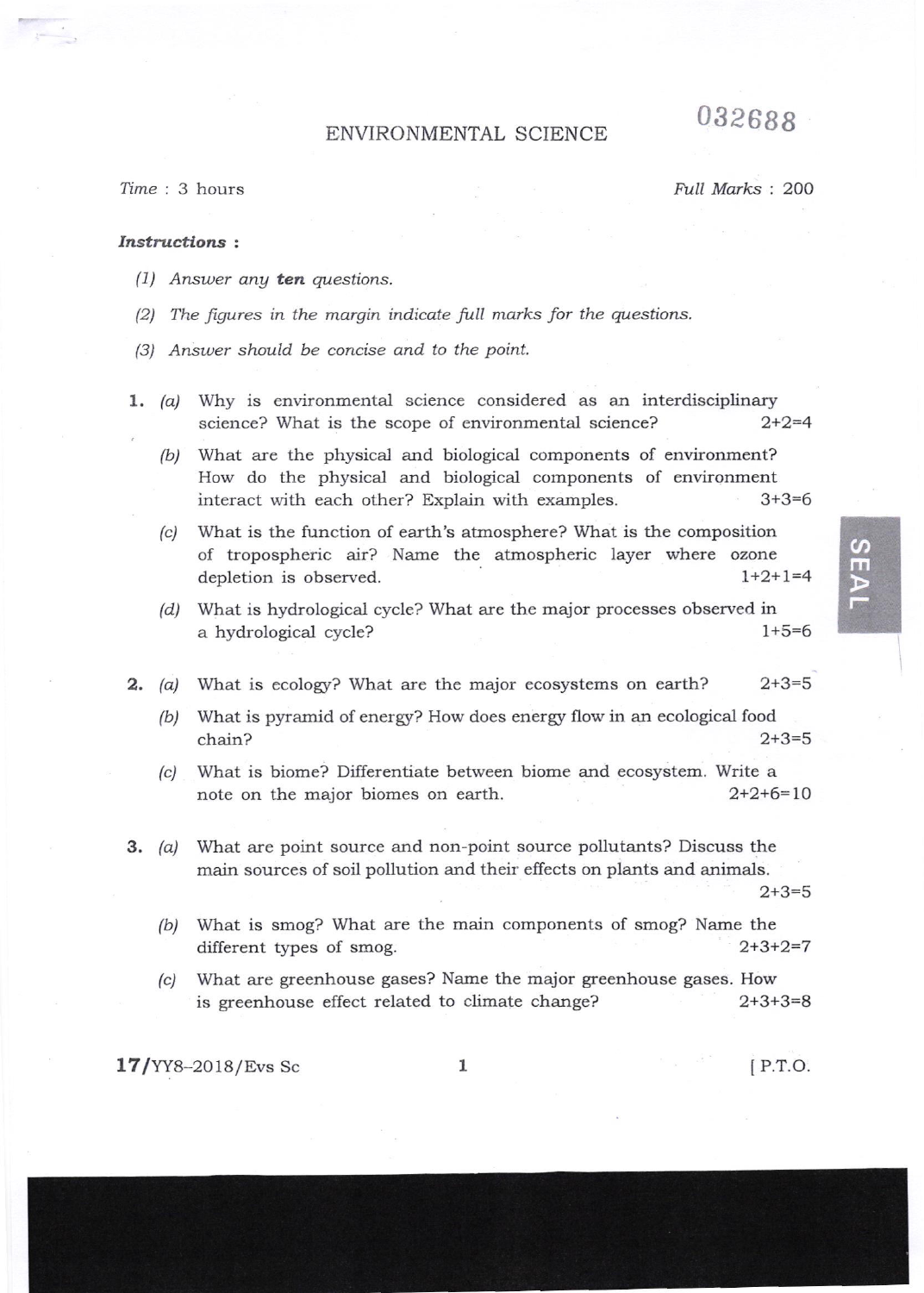- 4.  $(a)$  What is acid rain? How is it formed? What are the environmental hazards of acid rain?  $2+2+2=6$ 
	- (b) Discuss the characteristics of a eutrophicated lake. Write a note on biological oxygen demand and its importance in eutrophicated lakes. Name a biological species that is found in eutrophicated lakes.

 $3+3+1=7$ 

- (.) Write a descriptive note on bioaccumulation Differentiate between bioaccumulation and biomagnification. environmental pollutants that bioaccumulate. Enlist the major 3+2+2=7
- 5. (a) What is biodiversity? What are the various methods of conservation of biodiversity? 2+4=6
	- (b) Write the narnes of a few organizations that are associated with biodiversity conservation worldwide. Write a note on Indian scenario of biodiversity conservation. 2+4=6
	- (c) What is biodiversity 'hot spot'? How many biodiversity 'hot spots' are there in the world? Mention the names of Indian biodiversity 'hot spots' explaining their criteria for selection as biodiversity 'hot spot'.

 $2+1+5=8$ 

- 6. (a) Write a comprehensive note on Integrated Forest Protection Scheme (IFPS) in India. <sup>5</sup>
	- (b) What is sustainable forest management? Write a note on the major forest types in India. 2+6=8
	- (c) What are 'reserved forests'? Write a note on 'non-timber forest products', focussing on their role in sustainable forest management.

 $2+5=7$ 

- 7. (a) What is agroecosystem? Write a note on the indigenous agricultural practices in Arunachal Pradesh. 2+4=6
	- (b) What is 'Jhum cultivation'? How does it affect the ecology of hilly areas? Write a note on watershed management in hilly areas.  $2+2+4=8$
	- (c) What is Ramsar convention? Why is it important? Name a few Ramsar sites in India.  $2+2+2=6$

17/YYs-2018/Evs Sc 2